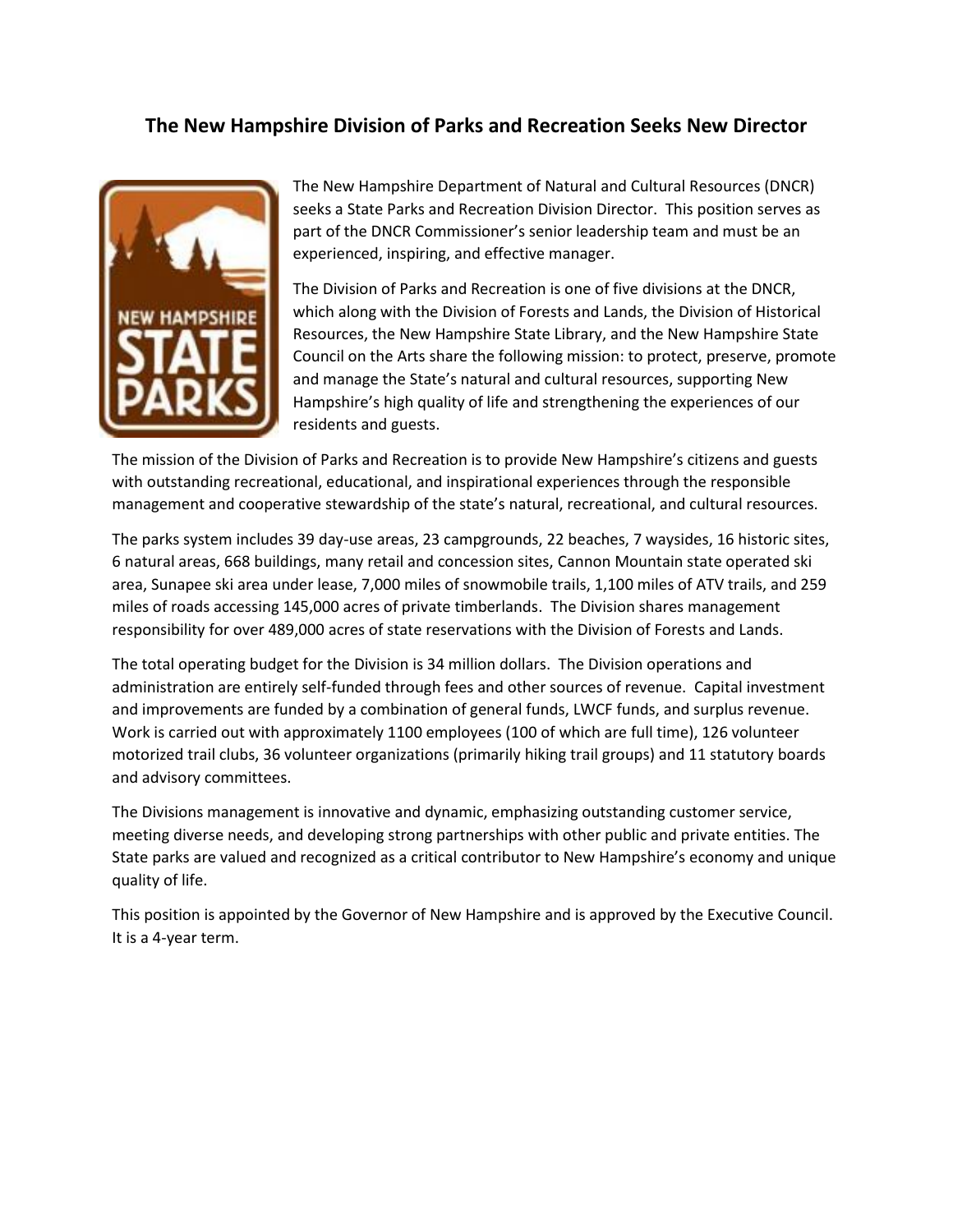# **Essential Duties and Responsibilities:**

By law, the Director of the Division of Parks and Recreation, under the supervision of the Commissioner of Natural and Cultural Resources, is responsible for all matters related to the design, development, administration, operation, and maintenance of the state park system [Section 216-A:2 Duties, Director of](http://www.gencourt.state.nh.us/rsa/html/XIX/216-A/216-A-2.htm)  [Parks and Recreation. \(state.nh.us\)](http://www.gencourt.state.nh.us/rsa/html/XIX/216-A/216-A-2.htm). The intent of the park system is set forth in Section 216-A:1 Intent. [\(state.nh.us\)](http://www.gencourt.state.nh.us/rsa/html/XIX/216-A/216-A-1.htm)

In general, daily duties include the direction of the state parks system and program operations including park, historic site, and trail management and operations, compliance with state financial and human resource requirements, business systems management such as camping and property admissions, policy and standards development and implementation, stakeholder and partnership relations and permits, property capital improvements, complex issue management, fiscal responsibilities, disaster response, interpretation and education, and the general leadership of staff and volunteers.

The Director:

- Leads legislative processes, including monitoring legislation for effects on the Division, drafting legislation, and preparing and delivering testimony.
- Secures support for the Division through productive relationships with the Governor's Office, Executive Councilors, state legislators and legislative committees, congressional members, town and municipal officials, community organizations, special interest groups, advisory boards and groups, the business community, and constituents.
- Negotiates complex agreements and partnerships with third party business, towns, non-profit organizations, state and federal agencies, and others.
- Oversees the preparation and management of the budget and is responsible for overall financial health and security of the Division.
- Leads the organization with vision and integrity. Works closely with the agency senior leadership to support their efforts and build trust with all agency staff and park system users.
- Promotes the advancement of the Department's commitment to diversity, equity, and inclusion, both in the internal management of the Division as well as in the Division's external facing work.
- Incorporates proactive and strategic communications that connect the Division's work to existing and new audiences using appropriate media platforms and approaches.
- Develops and implements goals, policies and programs to effectively manage park and trail resources for citizens and visitors.

Attributes of a successful Director:

- Ability to set priorities and develop and measure program outcomes.
- Ability to create and maintain strong working relationships with key stakeholder groups and work collaboratively to resolve problems and satisfy expectations.
- Ability to foresee and identify problems, determine accuracy and relevance of information, and use sound judgment and appropriate context to evaluate alternatives and make and implement decisions.
- Outstanding written and interpersonal skills with the ability to build relationships, establish credibility, and influence leaders, staff, and partners, at all levels.